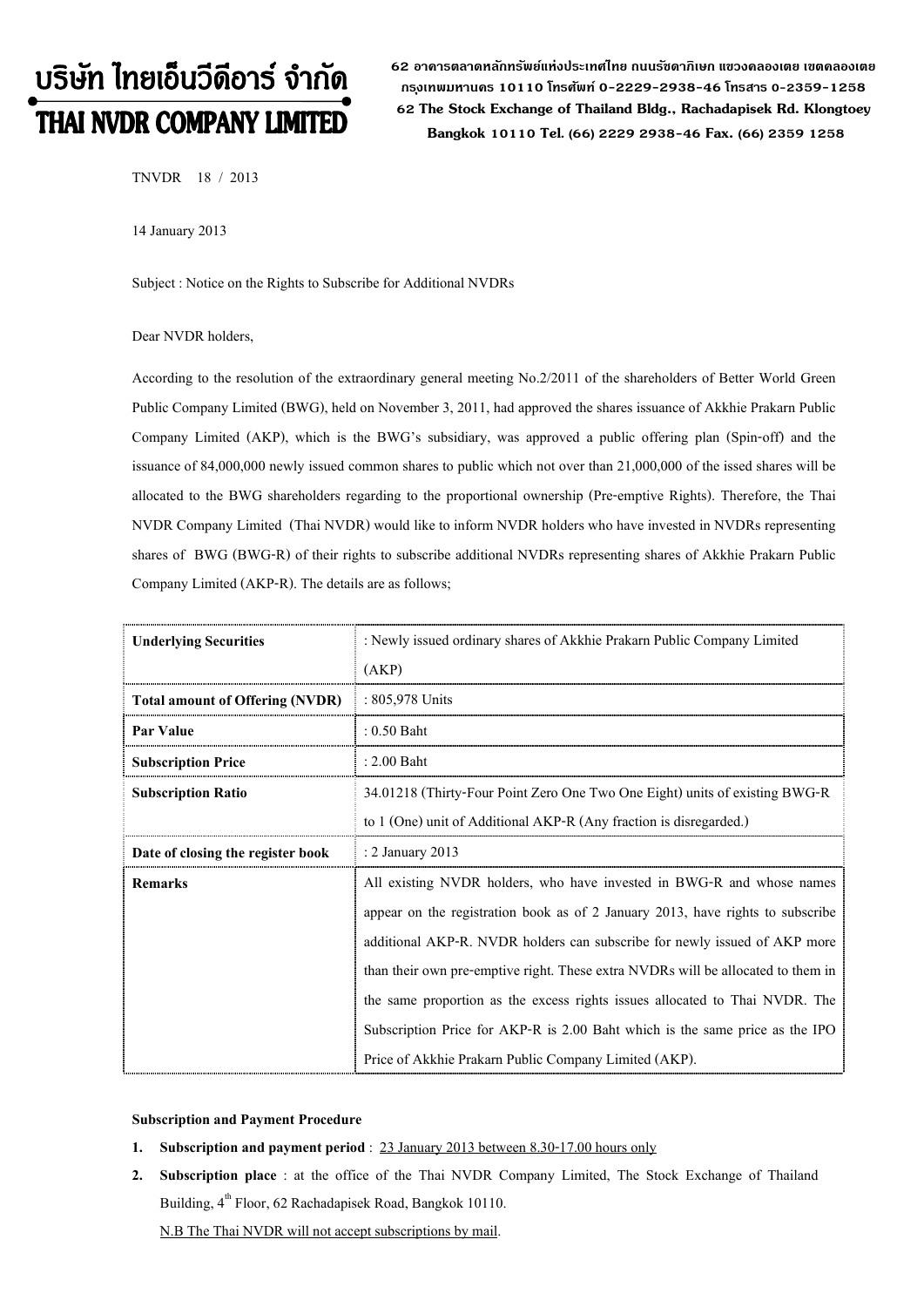#### **3. Required documentation**

- 3.1 Subscription form, duly filled out and signed.
- 3.2 Subscription certificate, to be submitted together with :
	- 3.2.1 For a subscription of the same amount as allocated, no filling is necessary.
	- 3.2.2 For a subscription of more than existing rights, state the total units in the respective column.

# **4. Payment**

**Subscription for full entitlement or less than or excess the entitlement**, please make payment by one check or one cashier check which is collectable through clearing house in Bangkok. The check or cashier check shall be dated on 23 January 2013 only. Indicate the subscription date and make it payable to *"Country Group Securities Public Company Limited for Subscription".*

- **5.** If NVDR holders fail to exercise their rights or make a payment within the allotted time schedule, or the check or cashier check is not honored, it shall be deemed that such NVDR holders do not wish to exercise their subscription rights. Thai NVDR shall thus regard the subscription as being void.
- **6.** Refund for unallotted NVDRs.

If the excess rights NVDRs were not allotted in full because the number of NVDRs subscribed for were more than the number or remaining units of NVDRs, the Thai NVDR will make a refund (without interest) to the NVDR holders by check for the unallotted NVDRs and send it by registered mail to the address that appears on the Share Register Book on the date of closing the book, within 7 business days after the Thai NVDR has received the refund from the underlying company.

Should you need any further information, please do not hesitate to contact Thai NVDR Company Limited at 02-229-2800 Ext. 2938-46.

Sincerely yours, Thai NVDR Company Limited

Proham Clorchayn

(Pichaya Chomchaiya) Head Depository Department The Stock Exchange of Thailand Enclosure : 1. Subscription Form for NVDR Right Issues 2. Subscription Certificate